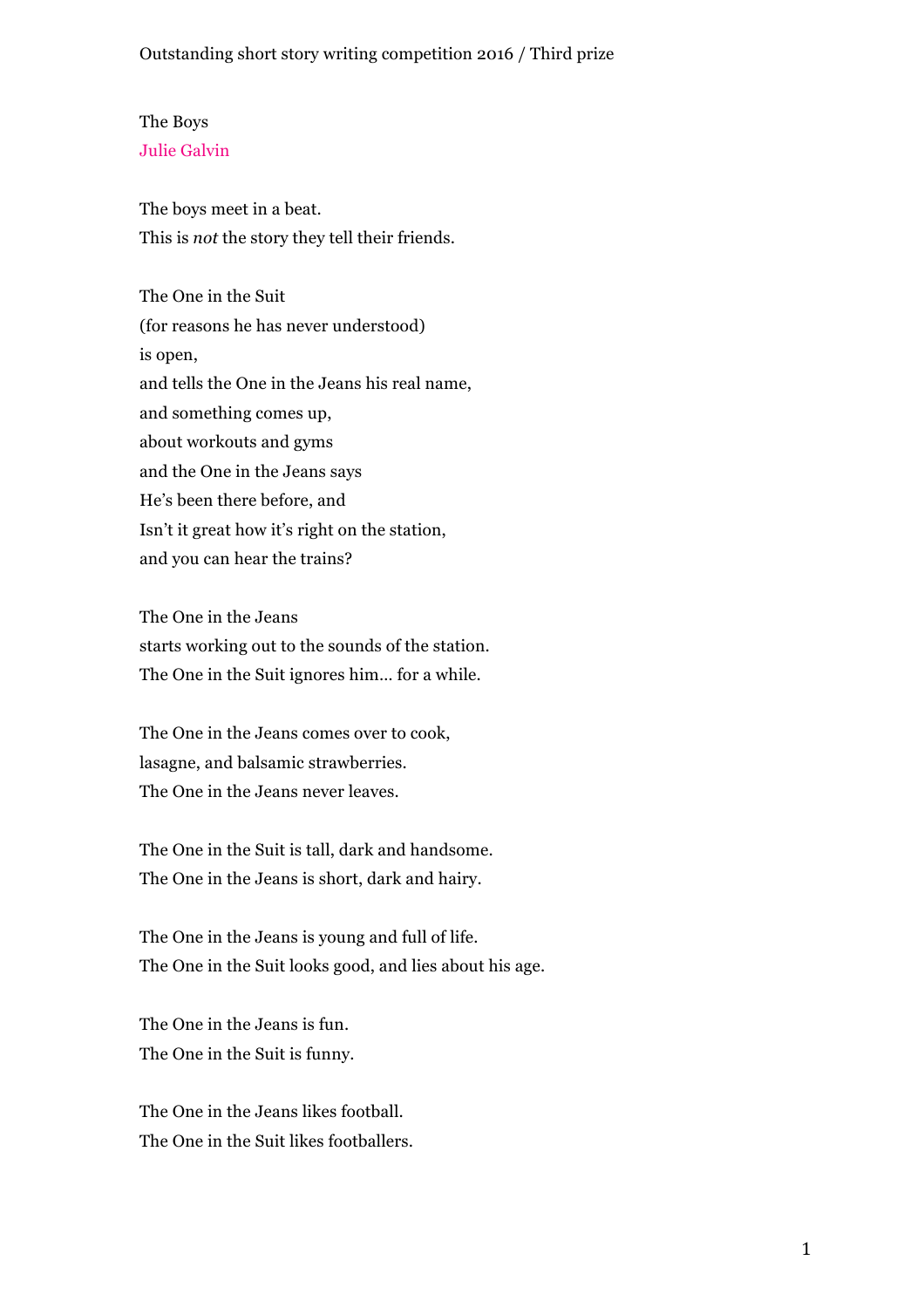## Outstanding short story writing competition 2016 / Third prize

The One in the Suit is afraid to love. The One in the Jeans is afraid not to.

The Boys work hard. They workout. They shave, wax, and use fake tan.

The One in the Suit wants to buy a house. The One in the Jeans can only afford a flat. The flat is in Ashfield… *Before* you'd live in Ashfield. It is ground floor but has big rooms, and black and white tiles in the kitchen.

The Boys work hard, grouting, painting. The One in the Suit negotiates a ridiculous rate with the agent. They make a little.

The One in the Jeans finds a huge, old house, with a 14-foot camellia in the backyard. The One in the Suit cuts it down because it blocks the light.

The neighbours are great.

Girls.

One dog.

They love board games, butter chicken, and doing the King Street shuffle on lazy mornings.

There is talk of a baby…

But something happens with the fences,

or the parking,

or maybe someone's deck extended too far and ruined the views.

No one remembers anymore.

No one talks anymore.

But sometimes the day after pickup, a fresh

package of prawn shells or fish bones get dumped in a bin.

The One in the Suit tells the One in the Jeans he is too smart

to be showing films five times a week.

The One in the Jeans goes to school nights,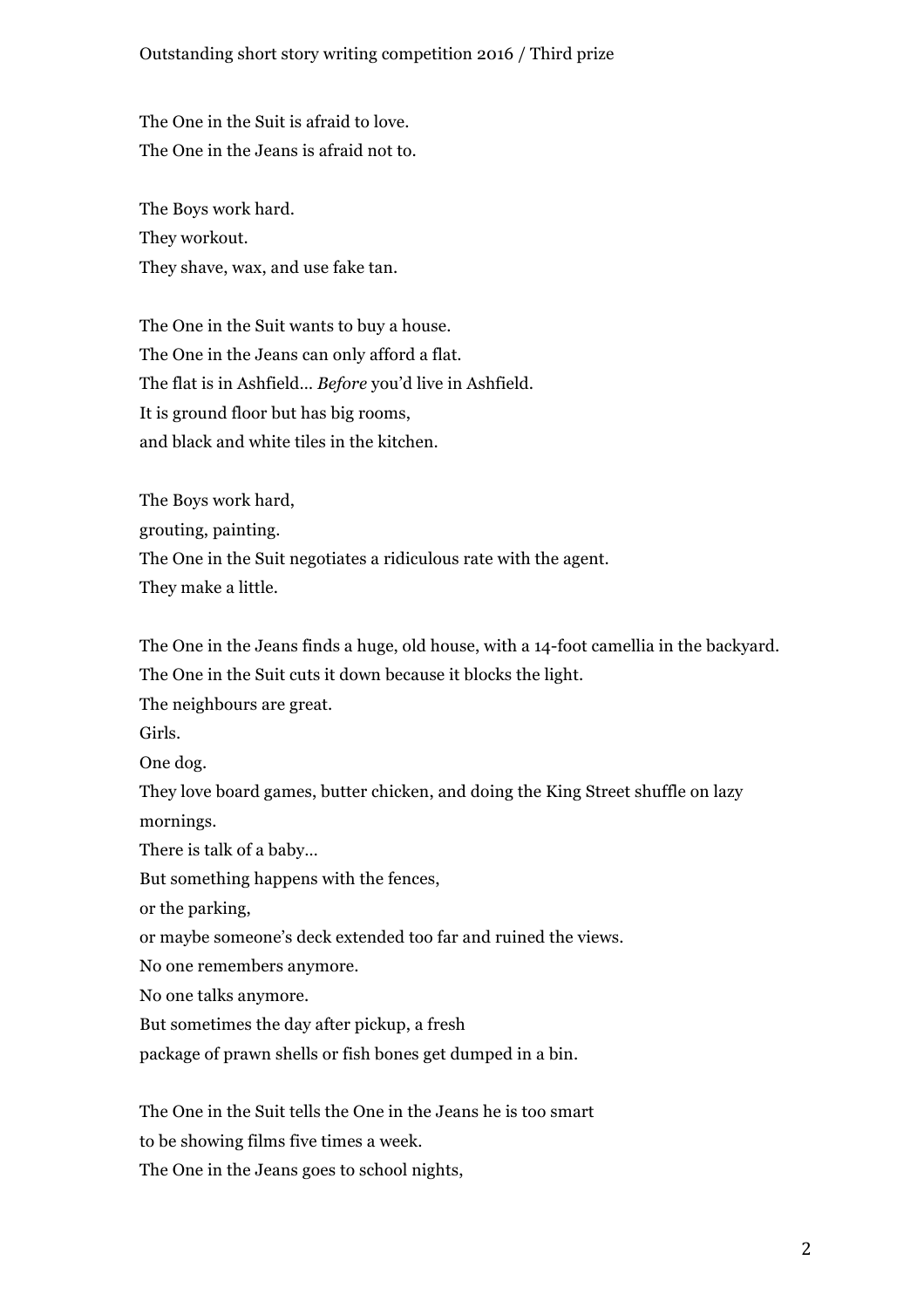## Outstanding short story writing competition 2016 / Third prize

works hard. The One in the Suit goes to bars nights, plays hard.

They sell the big old house with no camellia tree and upgrade to the trophy home. They make a motza.

The One in the Jeans is aggressive. The One in the Suit is controlling. The One in the Suit loathes the One in the Jeans friends. The One in the Jeans loathes the One in the Suits tidiness.

They grow plump. They grow beards. They grow old. They grow bored.

The Boys invite people, well, persons, well, men, over.

The Boys make rules,

No bareback. No friends. No repeats. And never alone.

At the park they meet the One in the Shorts.

The One in the Shorts wants to be a singer,

no, wants to be a Star!

The rules are broken.

The One in the Jeans sees the One in the Shorts most mornings.

The One in the Suit meets the One in the Shorts in the car park, most afternoons.